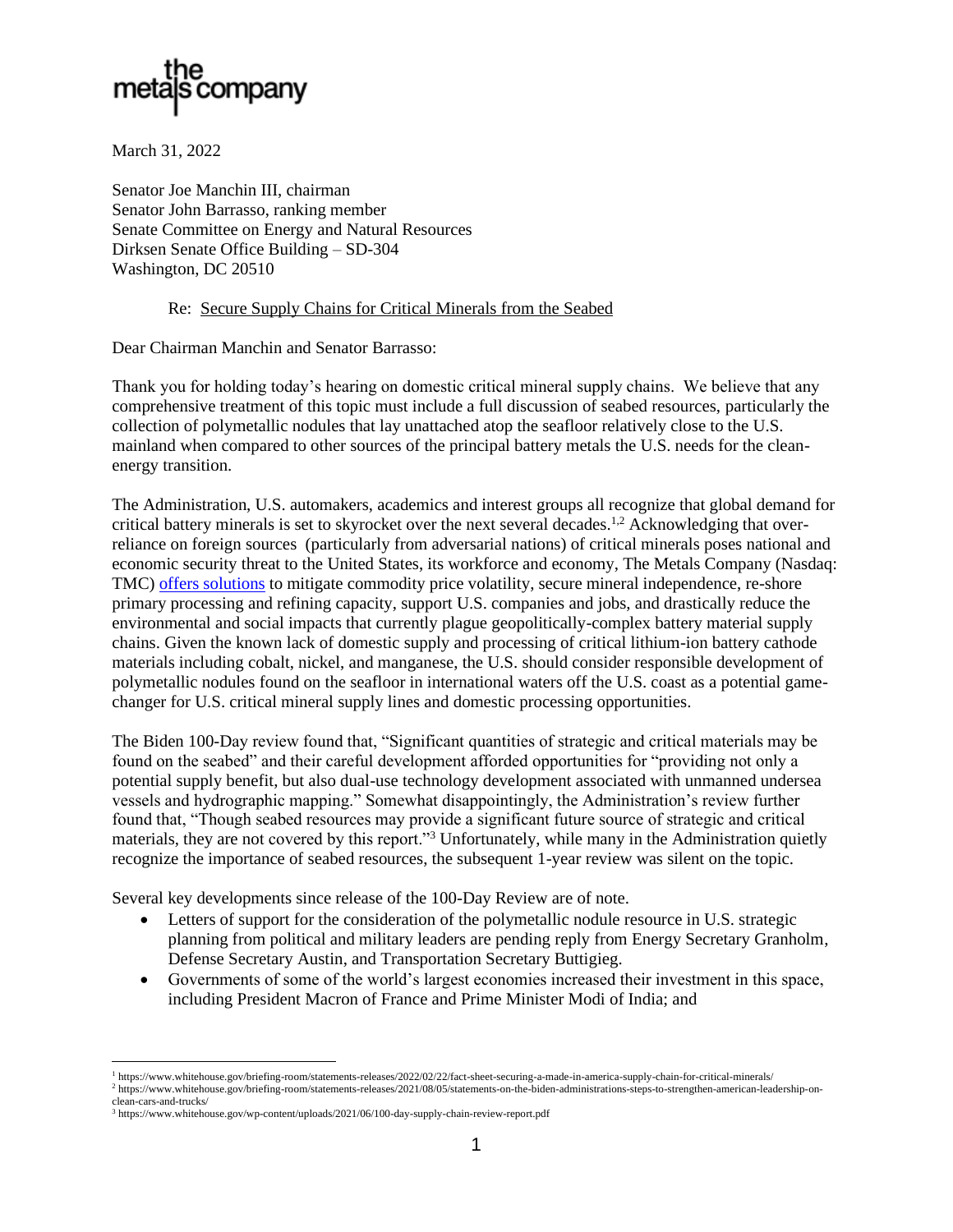

• Encouraged by Government and industry support, proximity to battery and steel growth markets, and shared innovation to utilize unconventional resources to fuel the clean energy transition, TMC has executed a non-binding memorandum of understanding with battery anode material producer Epsilon Carbon, for our first small-scale nodule processing facility in India to demonstrate the material to the market.

We continue to engage U.S. Government and businesses to support a full-scale processing facility in the United States. Support from U.S. Government for the development of the polymetallic nodules resource and TMC's first project, NORI-D, would unlock access to the resource without overcoming legislative hurdles to ratify the United Nations Convention on the Law of the Sea (UNCLOS).

Doing so would provide the following broader benefits:

## *Localizing supply of 4 critical EV metals, simultaneously:*

It is a geological reality that there are insufficient U.S. reserves of nickel, cobalt, and manganese to support lithium-ion battery production at scale, and that recycling will not be able to meet demand in the midterm.<sup>4</sup> TMC can provide access to the enough *in situ* resource to fully electrify the U.S. passenger fleet (280 million EVs).<sup>5</sup> Our pilot processing program using proven processing equipment and an integrated zero-toxic waste, near-zero solid waste processing flowsheet to produce battery grade materials has been conducted at facilities across North America.<sup>6</sup>

*Nickel:* Our NORI-D project alone which is just 22% of TMC's total estimate resource is the largest nickel project on the planet<sup>7</sup> and represents one, if not the only, alternative source of additive nickel in quantities that rival Indonesian rainforest nickel projects operated by Chinese companies with loose regulatory oversight and significant environmental and social impacts. Given integrated processing of nodules to battery cathode precursor chemicals, TMC's operation would also rival Russia, today's largest Class 1 (battery grade) nickel producer.

*Cobalt:* TMC's project offers what would comparatively be the largest source of cobalt outside of the Democratic Republic of Congo across today's producing countries, <sup>8</sup> while importantly eliminating the issues of child labor from the supply chain.

*Copper:* While the U.S. does have domestic copper reserves, domestic mining projects have been increasingly delayed or cancelled due to environmental concerns.<sup>9</sup> The Metals Company NORI-D project can serve to backfill this void, as a tier-1 copper project.

*Manganese:* The U.S. recognizes manganese as a critical mineral without any known substitutions for which the country is 100% import reliant. TMC's NORI-D project once in production would be the fourth largest single source of manganese globally, potentially single-handedly converting the U.S. to a net-exporter of the material.

*Solution to NIMBYism:* EV producers require hundreds of thousands of tons of virgin raw battery materials, but Americans do not want mines in their backyards; lack of ability to permit new mines on U.S. lands adds to the mismatch between metal demand and commercial availability. A U.S. nodule

<sup>4</sup> https://irena.org/-/media/Files/IRENA/Agency/Technical-Papers/IRENA\_Critical\_Materials\_2021.pdf; https://www.nature.com/articles/s43017-020-0027-0?proof=t

<sup>5</sup> https://www.sec.gov/Archives/edgar/data/1798562/000121390021033645/fs42021a2ex96-1\_sustainable.htm

<sup>6</sup> https://metals.co/the-metals-company-processing-pilot-campaign-converts-seafloor-nodules-into-alloy-containing-critical-battery-metals/

<sup>7</sup> https://protect-au.mimecast.com/s/lHZbCjZ1nXTy8LGintZzC?domain=nam11.safelinks.protection.outlook.com <sup>8</sup> USGS 2021 Commodity Summaries – Cobalt: DRC: 95ktpa, [TMC: 9 ktpa], Russia 6.3ktpa, AUS 5.7ktpa, Philippines 4.7ktpa

<sup>9</sup> Pebble, AK; Resolution, AZ; PolyMet, Twin Metals & Rosemont, MN; environmental review process has not yet started for Tamarack, MN.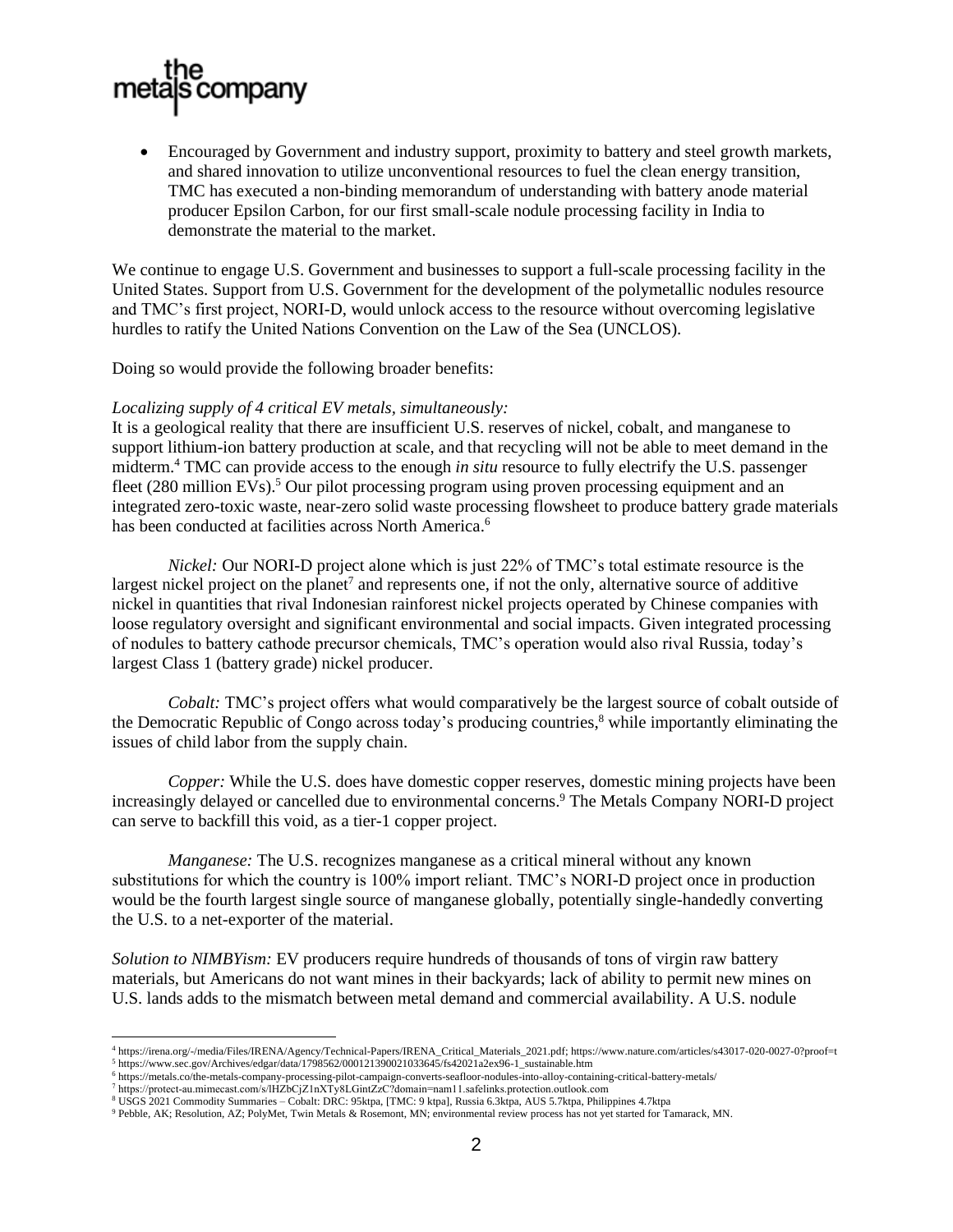

processing facility solves this issue on a near term timeline, with significantly reduced environmental impact versus land-based alternatives for four critical battery metals *without the need to mine U.S. lands.*

*Re-shoring manufacturing, with return on EV & battery investments and support for Buy American programs:* by 2030, 30 million electric vehicles could go unbuilt due to material shortages.<sup>10</sup> A healthy return on billions of dollars of investment in battery and EV assembly plants in the U.S. depends on a secure source of raw materials. TMC can deliver the first half of the upstream lithium-ion battery supply chain for cathode metals - raw materials & integrated processing and refining capacity - to any region including the United States, supporting the localization of midstream battery chemicals, and consolidating today's battery cathode supply chain by 50x (50,000 to 1,500 miles). Access to upstream supply and processing underpins American clean energy jobs; The Metals Company Project One full scale facility is expected to support 1,170 employees directly with an indirect labor impact of approximately 10,000  $i$ obs.<sup>6,11</sup>

As noted in the 100-Day Review, engaging with nodule exploration Contractors can benefit the United States in many ways, including technology development. Nodules were collected in large volumes in the 1970s by companies like Lockheed Martin, Shell, and BP. That proven technology is now being optimized by various exploration contract holders and their partners. Our own nodule collection system is currently being piloted in the Atlantic with positive results thus far and is heading for testing in international waters this summer.<sup>12</sup> Collaboration with U.S. businesses such as Deep Reach Technologies whose work on nodule collector technology is funded by arpa-e and the American Bureau of Shipping illustrate the potential to support U.S. businesses and clean energy economy.13,14 Further, American offshore drilling company, Transocean, purchased a minority interest in Ocean Minerals Ltd. this week, exploring seabed resources in the Cook Islands economic zone.<sup>15</sup>

*Drastic reduction of environmental and social impacts of extractive industries:* even the most ardent supporters of clean energy must concede that today we export many of the environmental and social impacts that enable us to have the metals necessary for cell phones, electric vehicle, and other technologies to other countries and communities that are least able to manage the consequences. In truth, there are no zero-impact options to securing critical mineral supply chains - leaders must make decisions based on the best available data. However, collecting and processing polymetallic nodules would significantly reduce ESG impacts including the elimination of child and forced labor, mine-site injuries, health risks from toxic waste streams, deforestation, and destruction of precious carbon sinks TMC's use of nodules and its processing approach would also reduce carbon footprint by approximately 90%.<sup>16</sup> Located in a remote area of the ocean considered an abyssal marine desert, there is zero plant life and limited animal life with ~70% of life being microbial as measured by biomass. An area of approx.70,000 square miles (slightly larger than the country of Mexico and larger than the area under exploration) has already been set aside for conservation. We must compare this option with the impacts on humans and animals from land-based mining occurring today, much of which is done beneath biodiverse, carbon-

<sup>10</sup> Benchmark Mineral Review, Westbeck Capital estimates.

<sup>&</sup>lt;sup>11</sup> Indirect job estimate based on Economic Policy Institute durable manufacturing multiplier, Jan 23, 2019 report.

<sup>12</sup> https://www.globenewswire.com/news-release/2022/03/22/2407559/0/en/The-Metals-Company-and-Allseas-Announce-Successful-Completion-of-Harbor-Wet-Test-Commissioning-of-Robotic-Polymetallic-Nodule-Collector-Vehicle.html

<sup>13</sup> https://news.cision.com/american-bureau-of-shipping/r/abs-chosen-by-allseas-for-their-deep-sea-mineral-collection-project,c3430654

<sup>&</sup>lt;sup>14</sup> https://www.globenewswire.com/news-release/2022/03/17/2405631/0/en/The-Metals-Company-and-Allseas-Announce-Proposed-Economic-Terms-for-Developing-and-Operating-the-World-s-First-Commercial-System-to-Collect-Deep-Sea-Polymetallic-Nodules-to-Meet-Su.html

<sup>&</sup>lt;sup>15</sup> https://www.deepwater.com/news/detail?ID=26831

<sup>16</sup> https://www.sciencedirect.com/science/article/pii/S0959652620338671?via%3Dihub